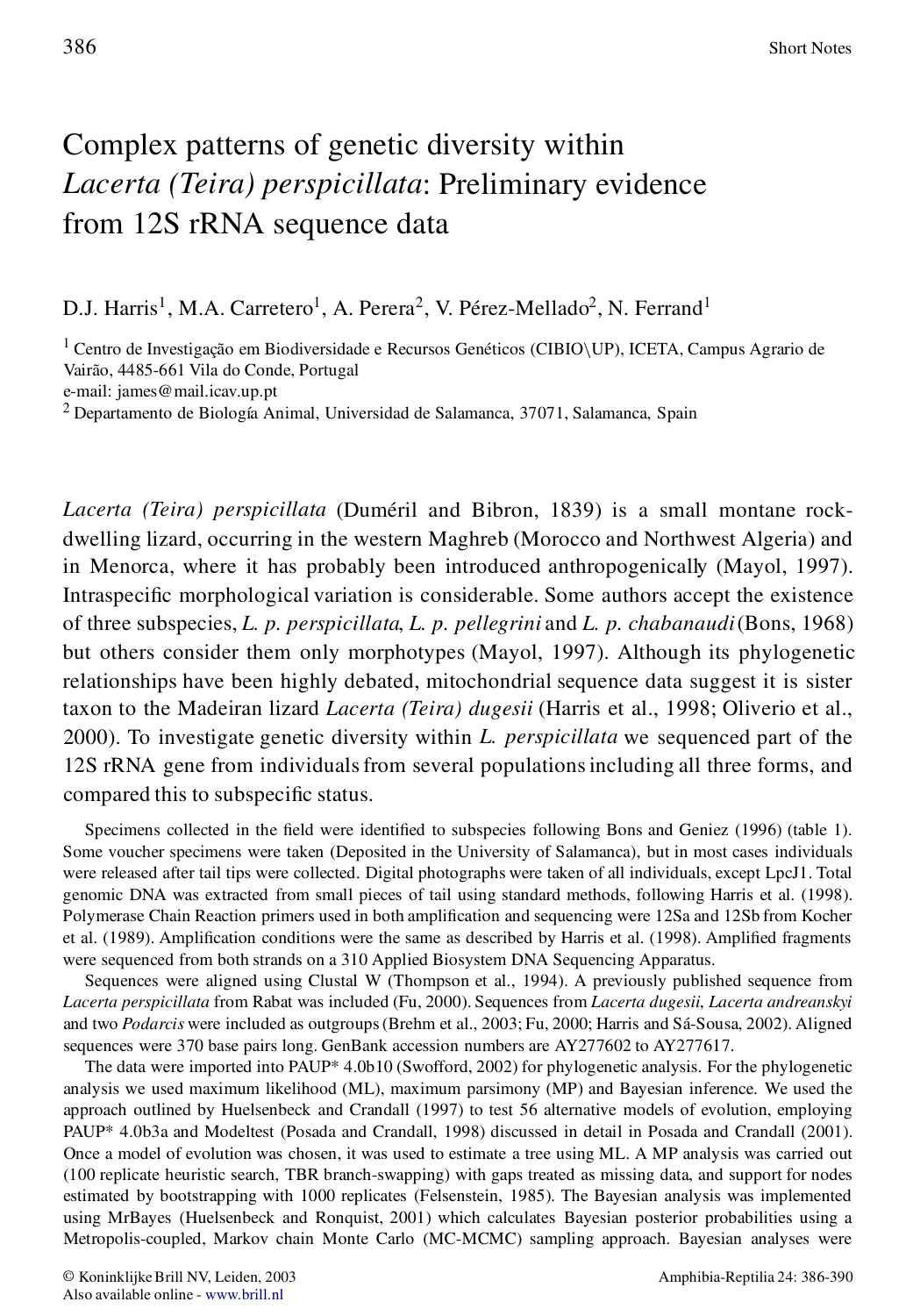Short Notes 387

| Species               | Locality     | Code              | Reference                  |
|-----------------------|--------------|-------------------|----------------------------|
| Podarcis carbonelli   | Portugal     |                   | Harris and Sá-Sousa (2002) |
| Podarcis muralis      | Spain        |                   | Fu (2000)                  |
| Lacerta andreanskyi   | Oukaimeden   |                   | Fu (2000)                  |
| Lacerta dugesii       | Porto Santo  |                   | Brehm et al. $(2003)$      |
|                       | Desertas     |                   | Brehm et al. (2003)        |
|                       | Madeira      |                   | Brehm et al. (2003)        |
|                       | Selvagens    |                   | Brehm et al. (2003)        |
| Lacerta perspicillata | Rabat        |                   | Fu (2000)                  |
| L. p. perspicillata   | Debdou       | LppD1             | This study                 |
|                       | Debdou       | LppD2             | This study                 |
|                       | Debdou       | LppD3             | This study                 |
|                       | Menorca      | LppM1             | This study                 |
|                       | Menorca      | LppM2             | This study                 |
|                       | Menorca      | LppM3             | This study                 |
|                       | Menorca      | LppM4             | This study                 |
|                       | Menorca      | LppM5             | This study                 |
| L. p. pellegrini      | Taza         | LplT1             | This study                 |
|                       | Taza         | LpIT2             | This study                 |
|                       | Taza         | LplT3             | This study                 |
|                       | Taza         | LplT4             | This study                 |
| L. p. chabanaudi      | Mischleiffen | LpcM1             | This study                 |
|                       | Taza         | LpcT1             | This study                 |
|                       | Taza         | LpcT <sub>2</sub> | This study                 |
|                       | Jebel Sirwah | LpcJ1             | This study                 |

**Table 1.** Specimens included in the analysis with locality and specimen voucher number.

conducted with random starting trees, run  $0.5 \times 10^6$  generations, and sampled every 10 generations using a general-time-reversible model of evolution with a gamma model of among site rate variation. In both searches stationarity of the Markov Chain was determined as the point when sampled log likelihood values plotted against generation time reached a stable mean equilibrium value; "burn-in" data sampled from generations preceding this point were discarded. All data collected at stationarity were used to estimate posterior nodal probabilities and a summary phylogeny.Two independent replicates were conducted and inspected for consistency to check for local optima (Huelsenback and Bollback, 2001).

Including the outgroups 24 sequences were analyzed. We concluded that the TrN model (base frequencies A  $0.36$ , C  $0.24$ , G  $0.17$ , T  $0.24$ , equal transition ratio, transversion ratio A/G 2.93, C/T 6.94), with a gamma distributed rate heterogeneitymodel (4 rate categories,  $G = 0.198$ ) was the most appropriate model of evolution for these data (fig. 1). Maximum parsimony analysis found 6 trees of 149 steps, the strict consensus of which was identical to the ML analysis, but less well resolved  $(f_1g, 1)$ . Fifty-nine characters were parsimony informative. The estimate of phylogeny obtained using Bayesian analyses was identical to the ML tree  $(fig. 1)$ .

Our results suggest that *Lacerta dugesii* and *Lacerta perspicillata*are bothmonophyletic units, and that the two are sister taxa. Within *Lacerta perspicillata* two well supported  $(100\%$  Bayesian posterior probability) groups were identified in all analyses. The first includes all individuals from Menorca and two from Taza, Morocco. All other sequences of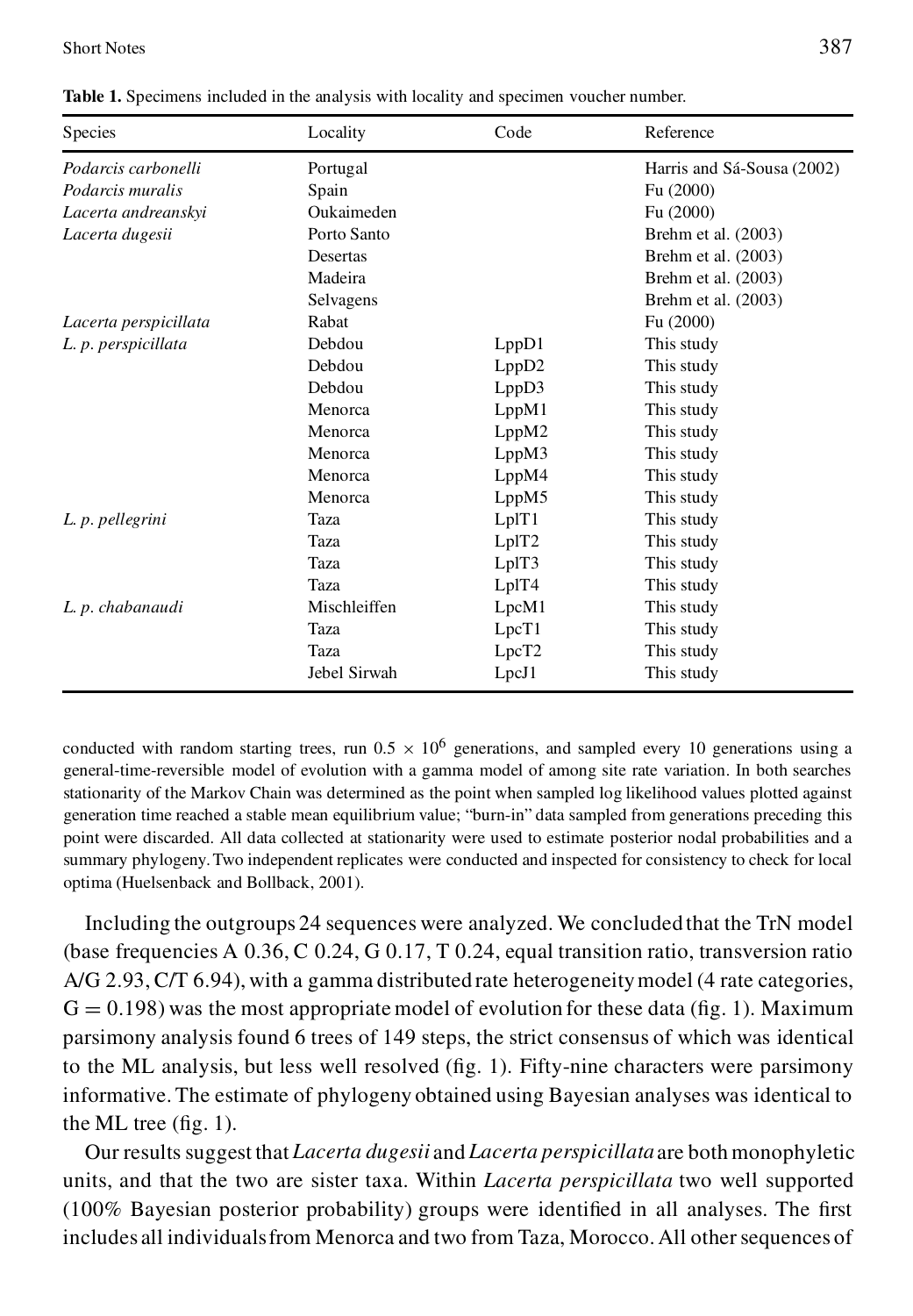

0.01 substitutions/site

**Figure 1.** Tree derived from a ML analysis using the model described in the text. Bootstrap values for MP are given above nodes. A Bayesian analysis produced an identical estimate of relationships to that derived from ML. Posterior node probabilities from the Bayesian analysis are indicated below nodes.

*Lacerta perspicillata* form the second group, including sequences from other individuals from Taza. Uncorrected genetic divergence between these two groups is considerable, between 5.2 and 6.6%. This value compares to 5.2% between *Podarcis muralis* and *Podarcis carbonelli*. Such high genetic diversity, coupled with a lack of morphologically intermediate forms between subspecies (Bons and Geniez, 1996), and the fact that individualsfrom both groups were collected in strict syntopy (from the same tree) in Taza implies that the two groups probably represent distinct species.

All individuals were identified morphologically in the field to subspecific level, prior to genetic analysis. Some subspecific groupings, however, do not correspond to the clades identified genetically  $( fig. 1)$ . In all localities other than Taza, all individuals appeared to belong to single subspecies. In Taza the striped subspecies (*L. p. pellegrini*) was found in strict sympatry with the dark, spotted subpecies, *L. p. chabanaudi* (fig. 2). *Lacerta p. chabanaudi* from Taza is genetically closely related to the individuals from Menorca, normally considered *L. p. perspicillata*. Moreover, other individuals identified as *L. p.*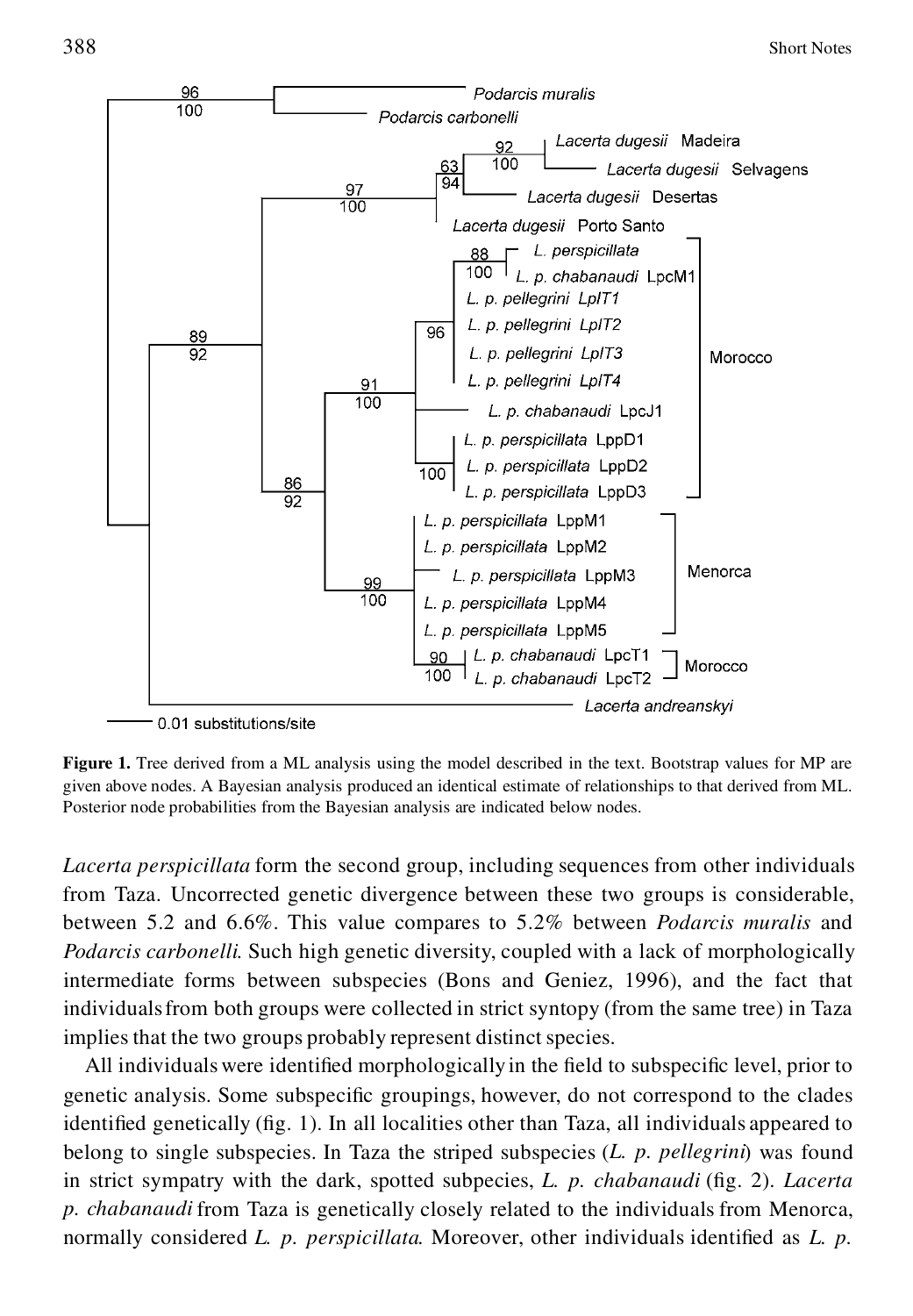



**Figure 2.** Photographs of two juveniles collected from the same tree in Taza, Morocco, which genetically belong to the two different clades.

*chabanaudi* are more closely related to *L. p. perspicillata* (individualsfrom Jebel Sirwah and Debdou), or to *L. p. pelegrini* (individualsfrom Rabat and Mischleiffen, and Taza).

These data indicate that *Lacerta perspicillata* is probably a species complex. The situation needs to be clarified, since individuals that appear morphologically to be *L. p. chabanaudi* and *L. p. perspicillata* can belong to either of the two genetically distinct groups identified. Extensive sampling, coupled with detailed morphological analyses are needed to clarify the situation further.

**Acknowledgements.** This project was supported by grants from Fundação para a Ciência e Tecnologia (FCT) POCTI/41912/BSE/2001 and SFRH/BPD/5702/2001 (to DJH) and an FPI grant from McyT associated with the project PB98-200. Capture permits in Menorca were issued by the Balearic Government, number 8001/2001. Thanks to C. Pinho and D. Barbosa for participation during fieldwork in Morocco, and V. Batista for assistance in the laboratory. Thanks also to G. Gollmann and two anonymous reviewers for their constructive comments on an earlier draft.

## **References**

- Bons, J. (1968): Révision du statut du lacertidé nord-africain *Lacerta perspicillata* Dum. et Bibr. 1839. Bull. Soc. Sci. nat. phys. Maroc **48**: 81-92.
- Bons, J., Geniez, P. (1996): Amphibians and Reptiles of Morocco. Barcelona, Asociación Herpetológica Española.